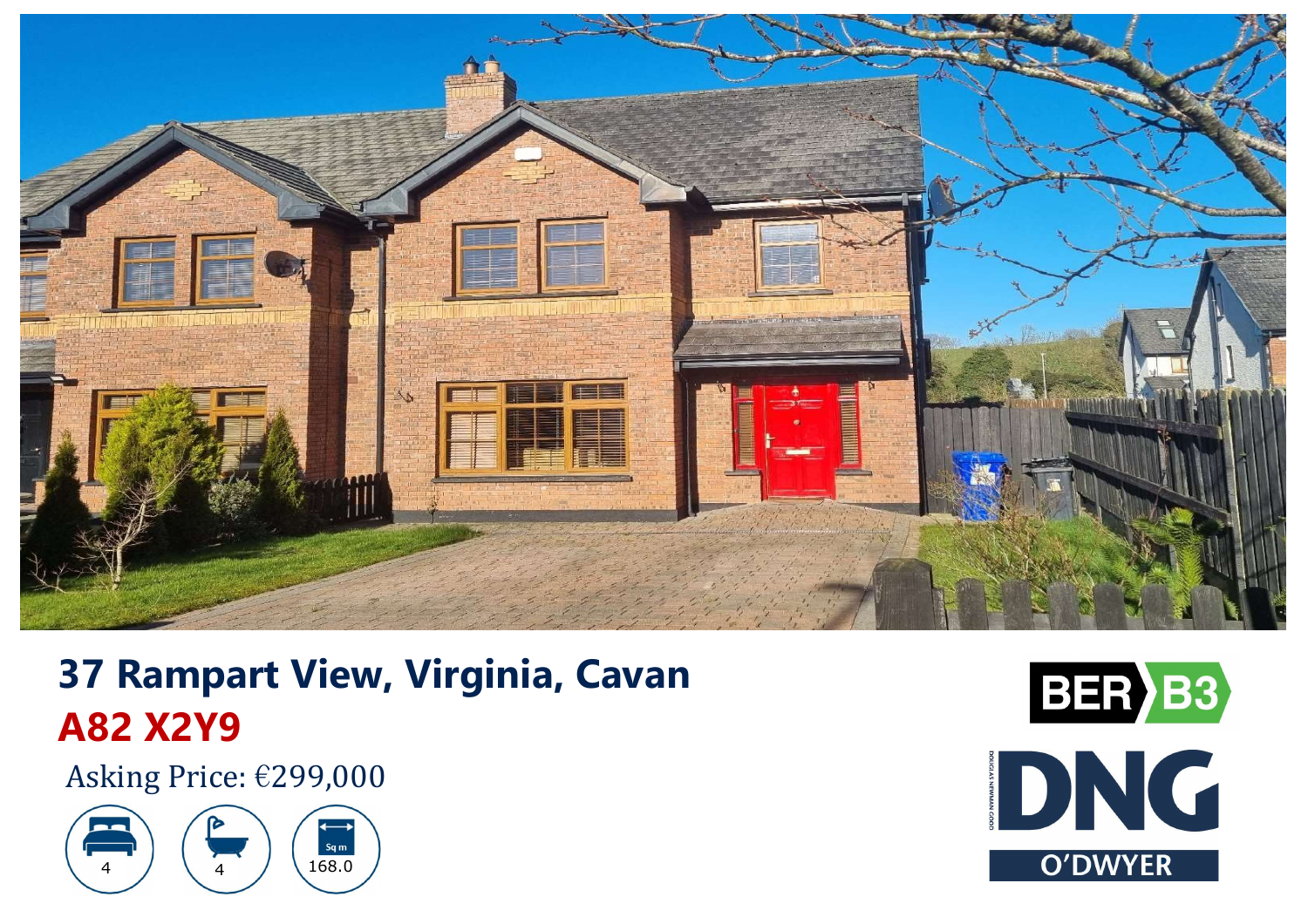### **DESCRIPTION**

DNG O'Dwyer are thrilled to bring to the market this Spacious Three Storey 4 Bedroom Semi Detached Residence in the Development known as Rampart View close to Virginia town centre

## **ACCOMMODATION**

**Entrance Hall** *6.0m <sup>x</sup> 2.0m (19'8" <sup>x</sup> 6'7")*.

**Sitting Room** *4.6m <sup>x</sup> 5.7m (15'1" <sup>x</sup> 18'8")*.

**Kitchen/Living/Dining room** *6.8m x 6.7m (22'4" x 22')*.

**Utility Room** *1.5m x 1.6m (4'11" x 5'3")*.

**WC** *1.6m x 1.4m (5'3" x 4'7")*.

**Landing** *3.5m x 6.8m (11'6" x 22'4")*.

**Bedroom 1** *4.1m x 4.1m (13'5" x 13'5")*.

**En Suite** *1.6m <sup>x</sup> 2.0m (5'3" x 6'7")*.

**Bedroom 2** *3.0m x 4.0m (9'10" x 13'1")*.

**Bedroom 3** *2.2m x 3.6m (7'3" x 11'10")*.

**Bathroom** *2.7m x 1.7m (8'10" x 5'7")*.

**Bedroom 4** *4.0m x 4.7m (13'1" x 15'5")*.

**En Suite** *1.7m <sup>x</sup> 2.6m (5'7" x 8'6")*.

dng.ie

**Walk in Wardrobe** *1.6m x 2.0m (5'3" x 6'7")*.